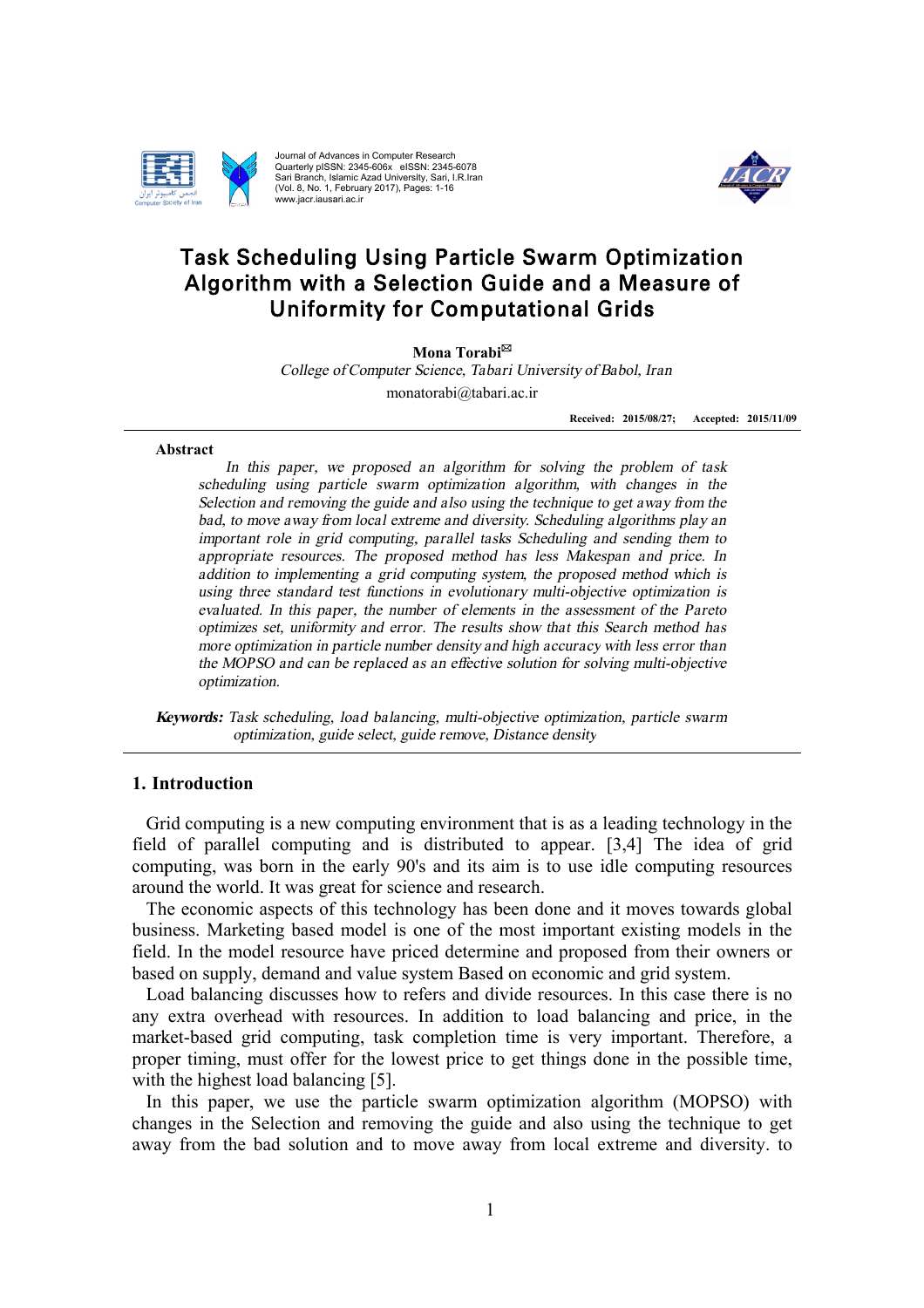solve the problem three objectives were used to optimize the timing. We use a set of particles in which particles are responsible for conducting and choosing and removing the particles to improve the set of Pareto optimal solutions. In the first proposed method, optimization particle selection is done by averaging and optimizing particle. In the second proposed method each n-particle has a guide for moving towards Pareto optimal. In the third method a technique is used to get away from the bad solution and to move away from local extreme. For removing efficiency particle of the three methods, to replace the new optimal particles used of the density measure of the uniformity of the optimal particles did not me.

While we are motivated to find the answers that ultimately only one answer is that we need to decide on the most sometimes, the user is not aware of the exact relationship between the objectives. So it is better that the set of optimal solutions Pareto found among them, then the user can be based on a Some additional information and assumptions of their minds, the best Answer adopts [6].

Multi-objective optimization algorithm able to correct find answers are not optimal. We can combine these Search algorithm with PSO algorithm have a good we can find better solutions to various Non-dominated [7].

Particle swarm optimization a techniques Initiative is based on the working population. Main idea in 1995 this doctor by doctor Kennedy and Eberhart [8] It was proposed that the collective behavior of fish and birds Inspired food. A group of birds and fish Random space for food, there is only a piece of food And none of the birds of the food does not know and only distance Knows his food, one of the best strategies for the Bird food that is closer to the theoretical, PSO algorithm is the main strategy. Each bird is a possible solution to the problem space in which PSO particle called. Each particle has a lot of merit is the merit function is calculated. Particles with higher competence are closer to the answer. The algorithm Continuous nature and their performance in various applications have been demonstrated [2].

The rest of the particle is organized as follows. We begin with an overview of related works in Section 2. MOPSO and our approach are presented in Section 3. Experimental results and discussion are presented in Section 4. Finally the paper concludes in Section 5.

# **2. Related Works**

The proposed method is for timing problem of tasks. The method Production Set of different solutions with different quality for and allows choosing a solution to users according to their needs and requests. For example, in [9,10] objectives, such as Makespan and load balancing and Prices are the main objectives and ignore the users interests and needs. In [11] proposed price and Makespan as the main objective, regardless the load balancing by using a GA algorithm for scheduling problem modeling.

In [12] proposed an economic model for network resource management and scheduling. In [13] presented two types of GA to improve the performance of the scheduling algorithm. Minimize the total execution time and meet load balancing. In [14] a method using particle swarm optimization (PSO) is proposed to reduce the communication overhead and reduce the time to complete the process and improve resource utilization of the computational grid. In [15], the balance is the net charge on the computational grid using genetic algorithms regardless of Makespan or fees for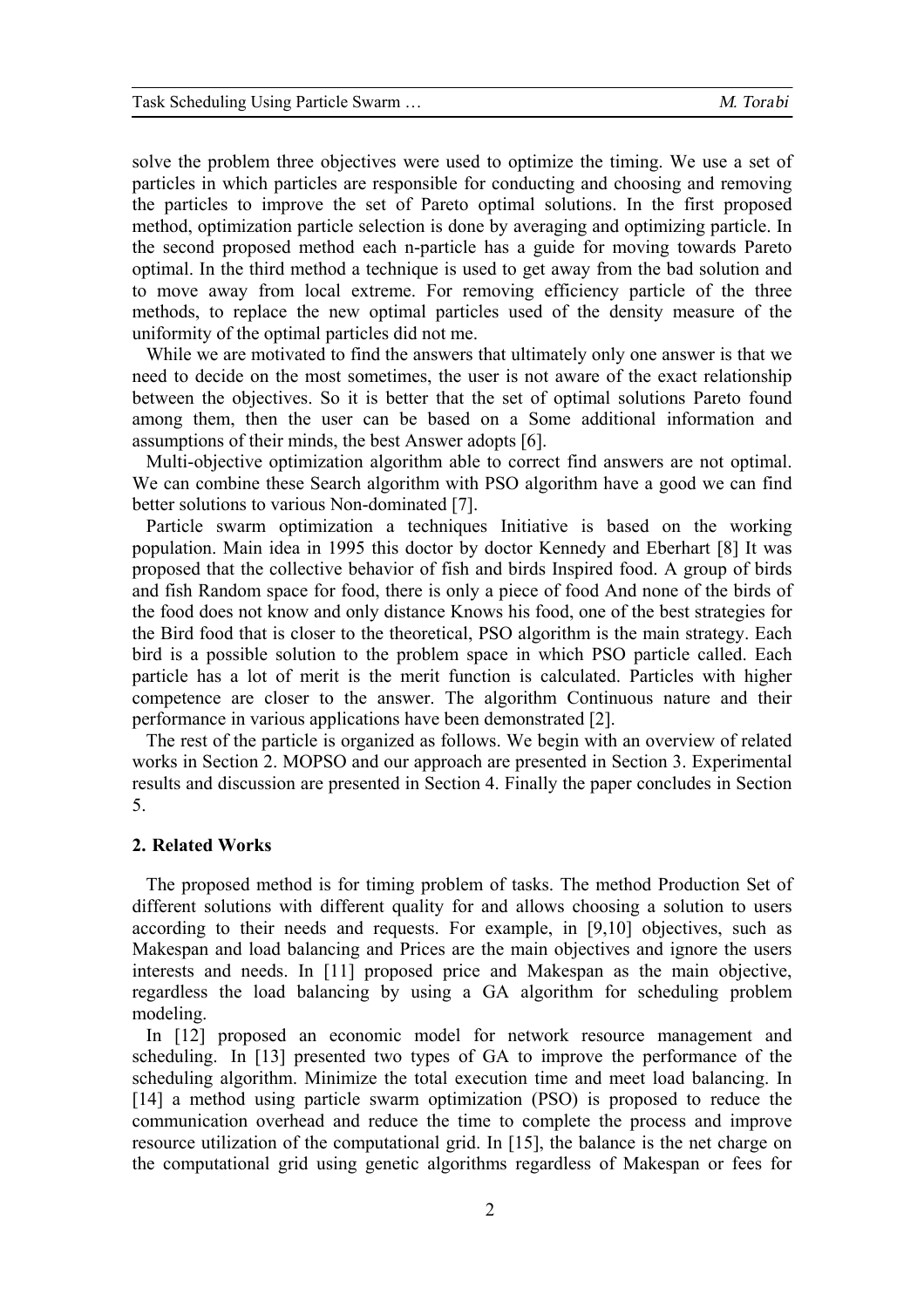network resources represented. In [5], the different load balancing strategy based on a tree representation of a network is studied. This enables conversion of any network architecture to a unique tree with a maximum of four levels. Task scheduling algorithm in [5.16] considered only load balancing without Makespan or price to users consider. In [17] presented a hierarchical architecture for grid computing. So that is a two-level adaptive algorithm to minimize Makespan and maximize system throughput. NSGA-II in [18] is used to optimize the scheduling problem in heterogeneous distributed computing systems with the goal, Makespan and flow without load balancing or price.

In [19] presented multi-objective particle swarm optimization in the problem Transportation planning. The problem addressed in this paper is distributed to multiple sources of products if you use classical optimization method's complexity, it goes up and the problem becomes difficult. As a result of MOPSO solve algorithm to the problem. In this way, is divided into several sub-solution with regard to the dependence Variables and the objective function is defined by a particle swarm optimization algorithm was solved. The results show that this algorithm is robust and scalable.

In [20] presented a new method for multi-objective particle swarm optimization to solve Redundancy and reliability allocation problems. In this way, the profit function and a cost function and a function Dynamic penalty function which is used by a fine of the profit and cost controls.

In [21] presented multi-objective particle swarm optimization in systems handling is that are presented multi-objective particle swarm optimization in systems handling is stated that objectives: Minimize the Pareto fronts distance generated by the algorithm and the Pareto front, to maximize the development of solutions has been found, so that a smooth and uniform distribution maximize the number of elements found in optimal Pareto. In this algorithm, we first initialize the population and then Non-dominated members are isolated populations. Archives are stored. For each particle of the members of the leadership archive Select the particles move toward the guide. In this paper, it is proved that the algorithm optimization MOPSO algorithm Optimization NSGAII, PAES, Micro GA Better Performance and better solutions with greater density in more smoothly and with less error is generated.

In [22] presented the integration of low-carbon distribution in EPA uses the optimization MOPSO algorithm. Done integration to distribute applicants will be done in the supply chain. MOPSO non-optimal set of solutions from the solution Desirable and practical search and remove them. Is done optimization and prioritization, rating and analysis scenario. Concerned is optimized of greenhouse gases CO2 and cost optimization.

In [30], has proposed a new algorithm using the concepts of dominance and particle swarm optimization. Use particles and Children to overcome the lack of effectiveness. It is found in the original PSO non-dominated comparisons in the process of updating the particles of each particle is not fully exploited. The dominance comparisons among all of the 2N bit runs. Compare this with 2N bit non-dominated communication, the total population in different fronts non-dominated as NSGA-II ordered. Each bit in the front on the side that belongs to a grade is assigned. In addition to ranking, a parameter space for each particle density is calculated to give the best distribution of non-responses in the front to make sure. This parameter to assess how the particles are close to your neighbor goes to work.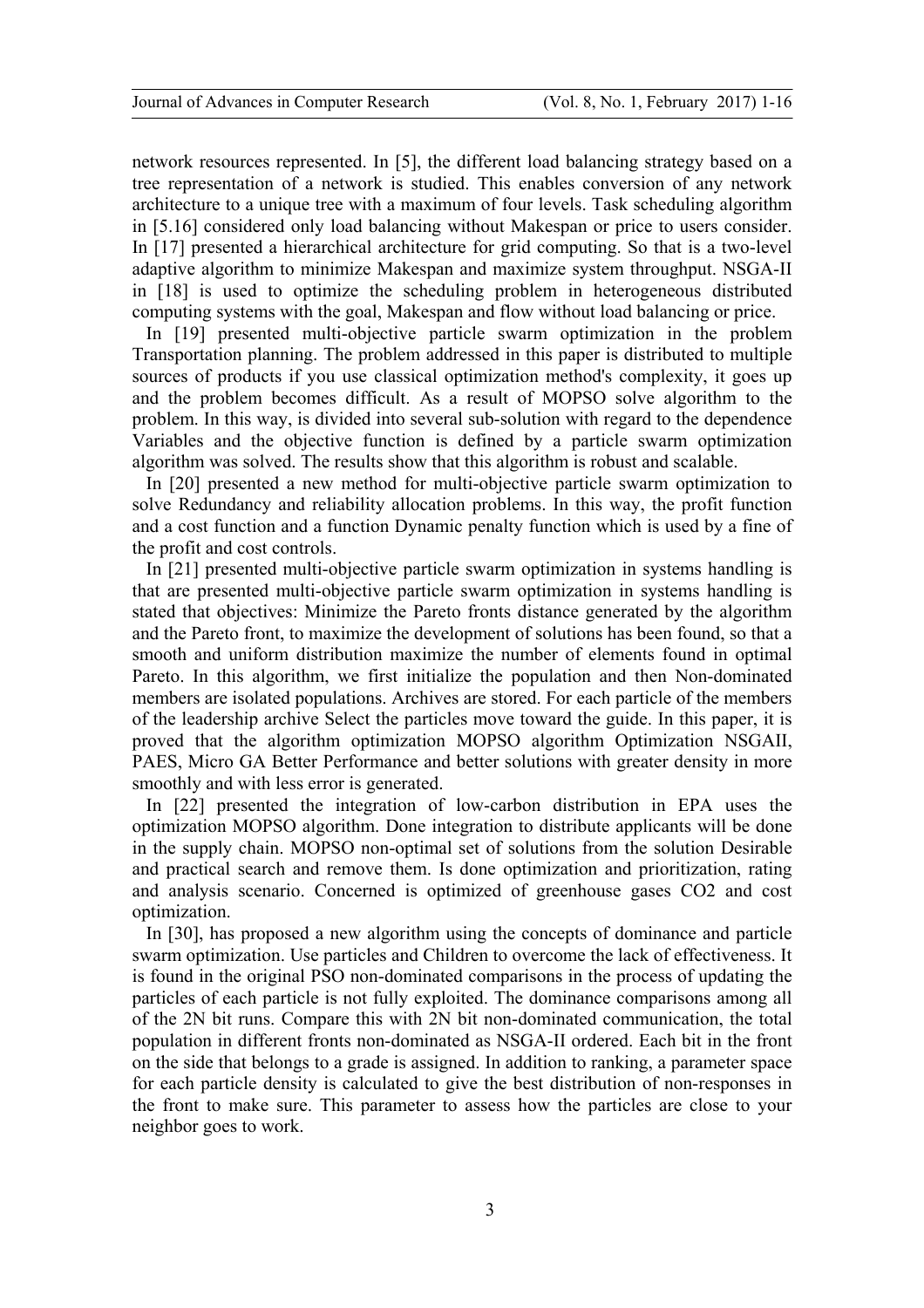| Task Scheduling Using Particle Swarm | M. Torabi |
|--------------------------------------|-----------|
|--------------------------------------|-----------|

In [33] proposed task scheduling using multi-objective genetic algorithm with fuzzy adaptive operators for computational grids and compared with fixed rate of mutation and crossover. Fuzzy method with a more efficient solution set of values for load balancing, makespan and price.

We have to improve [33] proposed a method and with using experiments, we show is more efficient our method makespan, price and in some cases load balancing.

# **3. Particle Swarm Optimization Algorithm and the Proposed Method**

PSO, including parallel search algorithms based on population, which with a group of random answers (particles) start, then the optimal solutions of the problem space by date particle location in the search continues. Each particle Multidimensional) depending on the problem (with the two vectors  $X_{id}$  and  $V_{id}$  represent the location and velocity of the i particle dimension d Are to be determined. At each stage of the movement, location each particle of the two values best on the day. The first value, which is the best experience ever gotten particle by showing p\_best. The second value is the best experience of all particles obtained by g best shown  $[25.24]$ . In each iteration, the algorithm after finding two values, the new particle velocity and position according to the equations (1) and (2) is updated.

 $v_{id}$  (t+1)=wv<sub>id</sub>t + c<sub>1</sub>.rand(p<sub>bestid</sub> (t)) - x<sub>id</sub> (t)) + c<sub>2</sub>.rand(g<sub>bestid</sub> (t))-x<sub>id</sub> (t)) (1)  $X_{id} = (t+1) X_{id} (t) + V_{id} (t+1)$  (2)

# *3.4 The Proposed Method*

This section is divided into two sub-sections: the first section, Simulate and evaluate the effectiveness of the proposed method. The proposed method Evaluated by standard test function three in evaluated multi-objective optimization and Compare the particle swarm optimization. Evaluation criteria this thesis, the number of elements in the set of Pareto optimal, Uniformity and the error is. In the second part of the examined and evaluated proposed method in a grid computing network.

 Section A. The proposed method first random value is given to each of the particles. Due to the non-dominant and recessive particles are separated and non-recessive bits are stored in an archive. Select for each particle, guide, and to move the selected guide.

After moving particle, a mutation [21] as well, since we in PSO Convergence is high. So you have to use the jump Convergence cut to insure the whole space we represent the problem. In the early stages with a high probability of mutation that decreases this value with increasing generation. Updated the best Personal memories of each particle is. The recessive non-members new people are added to the archive and remove members Non-dominated. When reach quorum the number of archive members, must remove some of the members, to replace the new Non-dominated members.

If the met termination conditions, ends the algorithm. Otherwise, continue selecting a guide and guides remove excess.

The proposed method uses three standard test functions Evolutionary multi-objective optimization is evaluated. In this paper, evaluation criteria is the number of elements in of the Pareto optimal set, uniformity and error. The results show that this method more optimal particle number density and high accuracy and error Less than MOPSO search method, and can As a solution for solving optimization problems Objective to be replaced. Figure 1 shows the general steps of the proposed algorithm.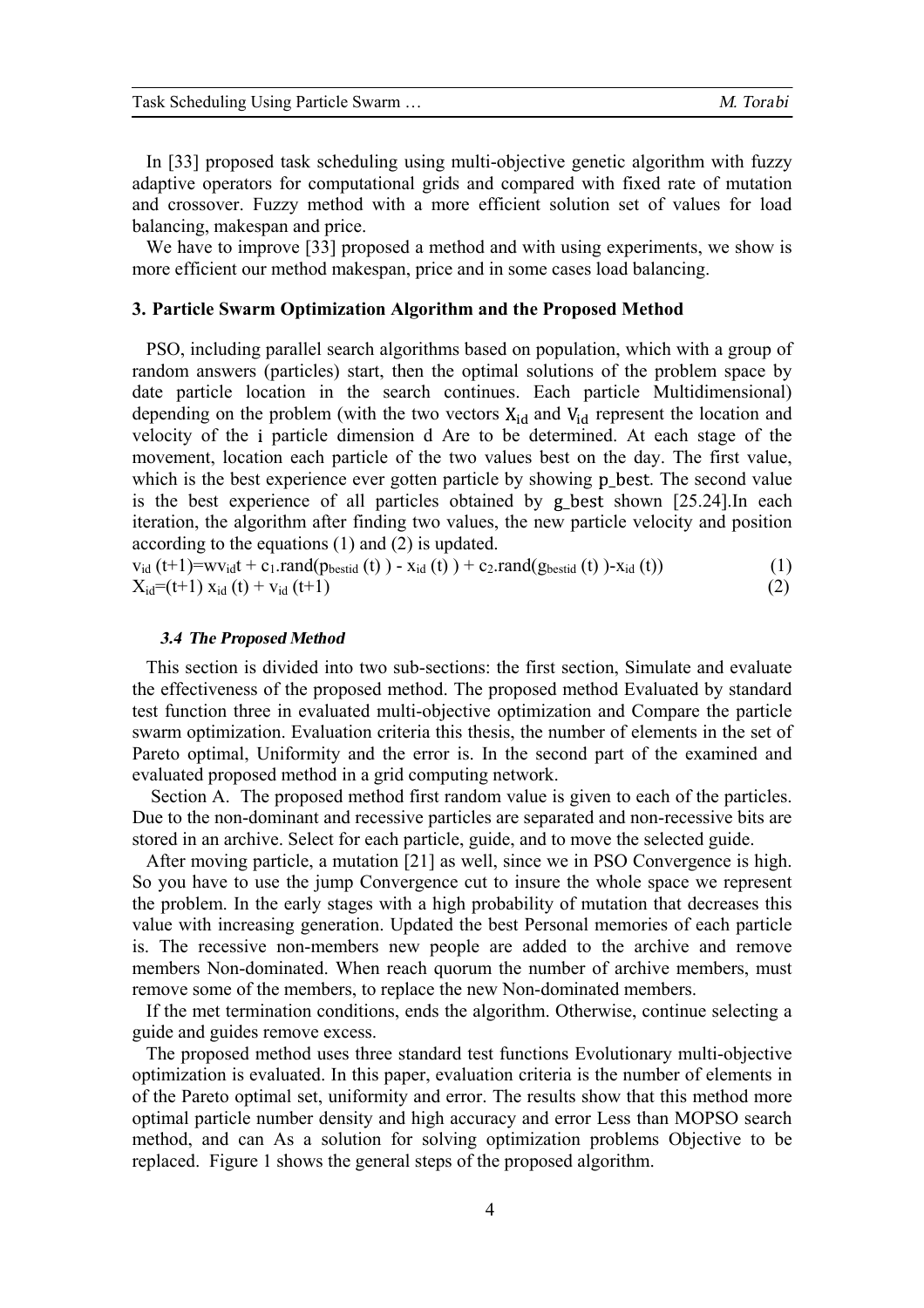

*Figure 1. Overview of the Proposed Algorithm.* 

# *3.5 Guide Selection*

How guide to selection has large impact on the optimum solution. That's why proposed a new method for selecting the guide to improve the MOPSO algorithm. Pareto optimal set members are selected by the guides. Proposed guide selects for each particle three methods.

# *3.5.1 First Method to Selection a Guide*

In the first proposed method, M optimum particle randomly with Will we choose to use roulette. Homes that have little are more likely to have less choice, because this guide selection to the increase of efficiency. The mean particle M chosen as guide considered Be. How to choose the guide of Figure 2 is shown. In the Figure  $M = 2$  is considered.



*Figure 2: The First Method Guide Selection*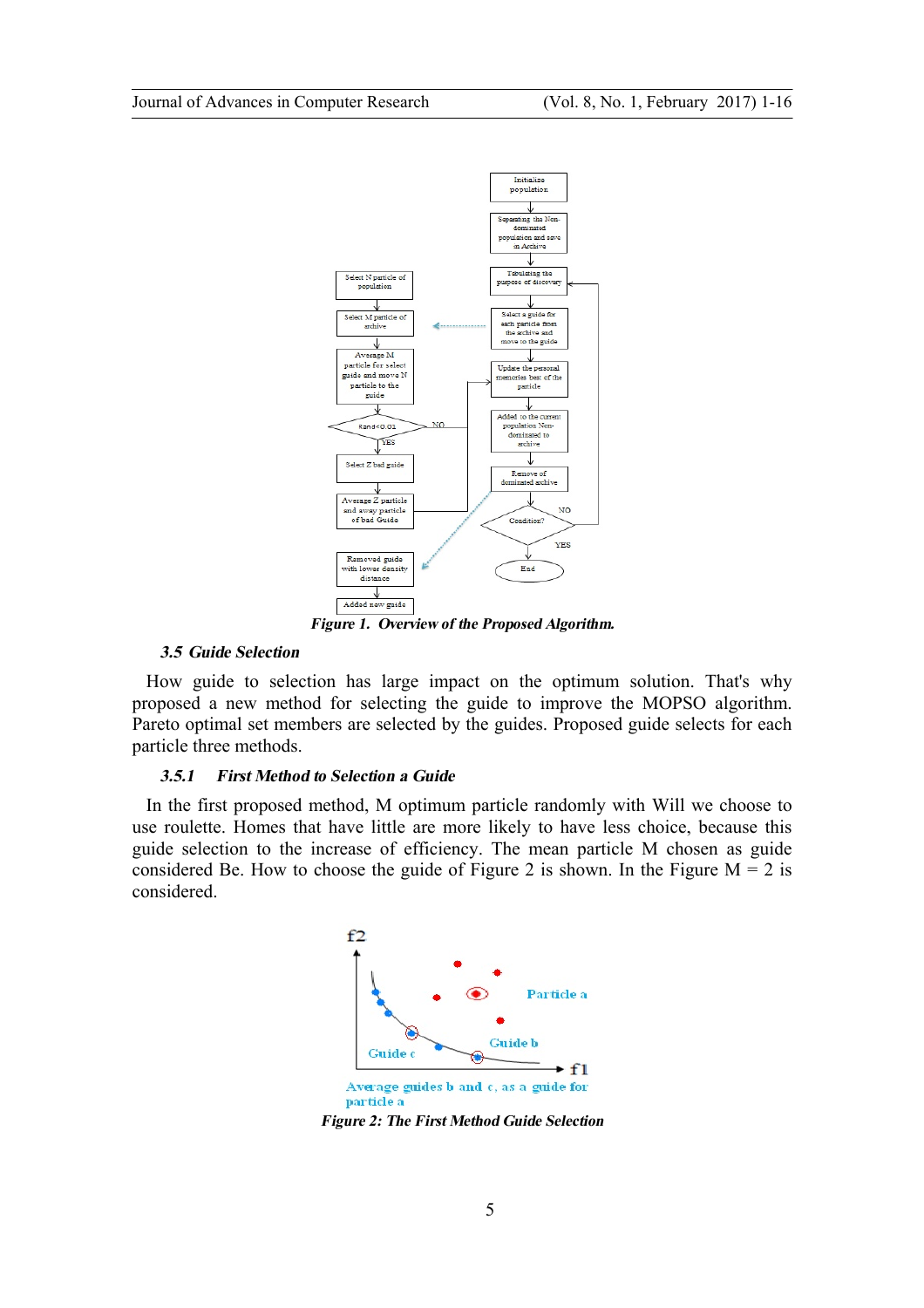# *3.5.2 Second Method to Selection Guide*

In the proposed method, we considered the N particles in the population and select a guide for the N particles. For selecting the guide use the selection of the guide first method that we use  $M = 3$  is considered. The particles move by the average guide Selected guide and eventually to the Pareto optimal front. Figure 3 shows the second method, the selection of guides.



*Figure 3: The Second Method is Select Guide* 

# *3.5.3 Third Method to Guide Selection*

In addition to consider more particles nearest to the guide, try it some of the particles based on the number Generated random, with probability c3 away particle bad and are directed towards the Pareto front.

 $v_{id}(t+1) = w v_{id} t + c3, rand(x_{id}(t) - g_{worst_{id}(t)})$ (3)



*Figure 4: Third Method to Guide Selection*

In addition to this proposed method to determine the number of selected leaders, and picking out the main leader of the movement to its particles, the fuzzy rules are used. Also the set of fuzzy rules for the fuzzy system is shown in Table (1). Obtained the value of M by equation (4). Figure 5 shows the membership function for the fuzzy system.  $\dot{M} =$ ceil (( $p^*(max-min)$ ) + min); (4)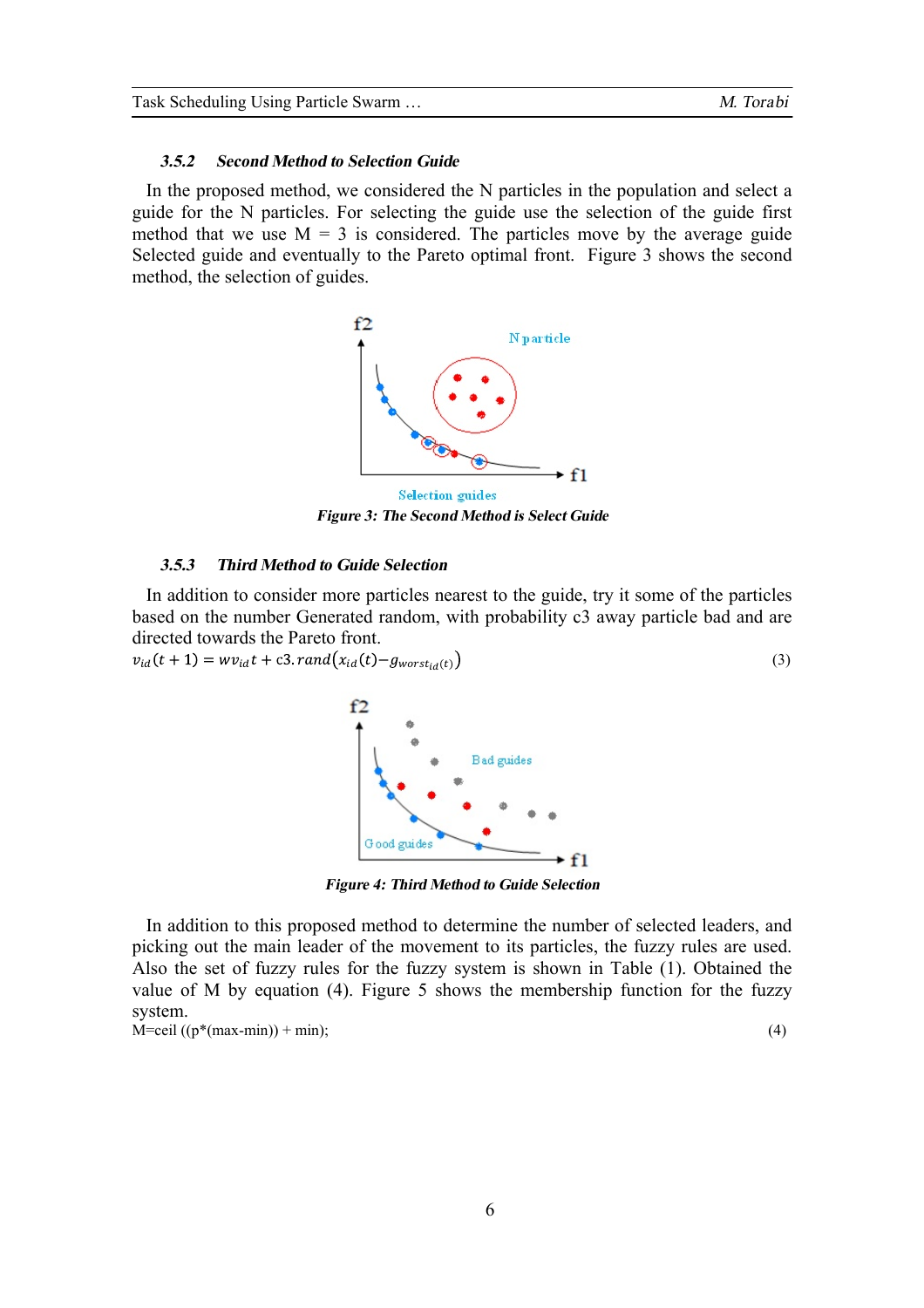

*Table 1: the database fuzzy rules for determining M* 

#### *3.6 Guide Removes*

When to reach a quorum the size of the archive, must be removed to some of the members be replaced by the new non-dominated.

To remove, we use a measure of uniformity and consistency Collection efficiency of particles and the particles do not crash with eachother away Picks Fewer dropped to remove the set the answer is low and distributed the. The density distance obtained by the equation (8).

$$
d_i^1 = \min\{d_{ij} | X^j \in Q, j \neq i\}
$$
  
\n
$$
d_i^2 = \min\{d_{ij} | d_{ij} > d_i^1, X^j \in Q, j \neq i\}
$$
\n(5)

$$
d_i^2 = \min \{ d_{ij} | d_{ij} > d_i^1, X^j \in Q, j \neq i \}
$$
  
(6)  

$$
d_{ij} = \sqrt{\sum_{i=1}^M (\mu_k (f_k(X^i) - f_k(X^j)))^2}
$$
 (7)

$$
c_{iQ} = \frac{d_i^1 + d_i^2}{2} \tag{8}
$$

### *3.7 Objectives and functions*

Three of the most important objectives in the optimization of the Grid scheduling problem has been found in research Include Makespan, price, load balancing. Due to load balancing Benefits such as resource efficiency and thus Grid system and it also decreases the response time, it is of paramount importance.

MOPSO algorithm, with three objectives in this price and Makespan And load balancing is normally two objectives and Makespan Price, are in conflict with each other. For example, when Price reduced, Makespan increases and vice versa. The reason it is that of the higher processing speed, more expensive Sources with low processing speed, and this has Conflicts and incompatibilities [33].

# **4. Experiments**

This season is divided into two parts. The first part of the simulation and performance evaluation of our proposed methods. The proposed method uses standard test functions three in evolutionary multi-objective optimization, particle swarm optimization algorithm is evaluated and compared. Evaluation criteria in this paper, the number of elements in the set of Pareto optimal, and the error rate is uniform. In the second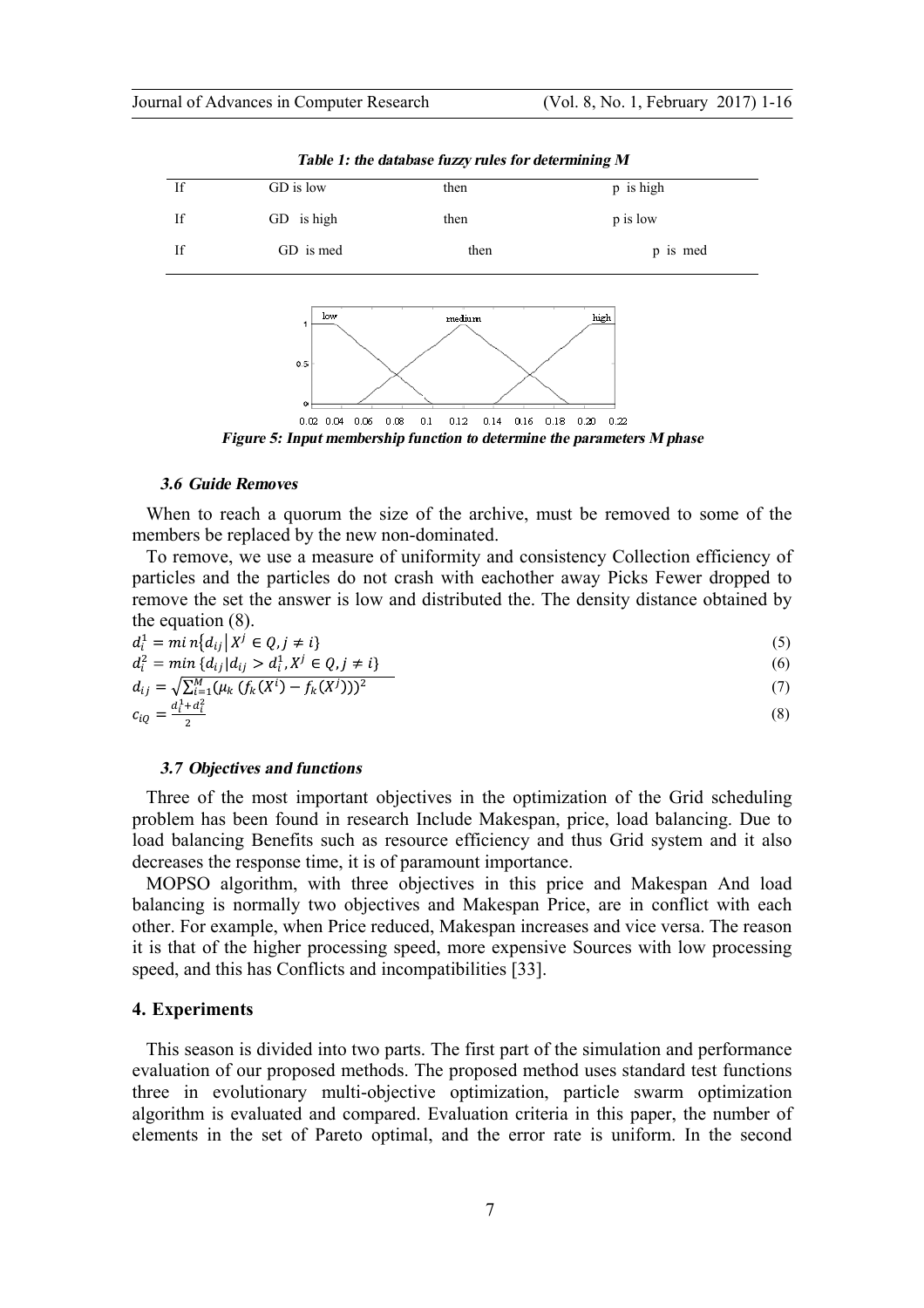section, the proposed method is applied in grid computing networks, are examined and evaluated.

### *4.1 Section 1*

The proposed methods are evaluated from three aspects:

1. Generational distance (GD): The concept of generational distance was introduced by Van Veldhuizen and Lamont as a way of estimating how far the elements are in the set of non-dominated vectors found so far from those in the Pareto optimal set and is defined as [21].

$$
GD = \frac{\sqrt{\sum_{i=1}^{n} d_i^2}}{n} \tag{9}
$$

2. Spacing (SP): Here, one desires to measure the spread (distribution) of vectors throughout the non-dominated vectors found so far. Since the "beginning" and "end" of the current Pareto front found are known, a suitably defined metric judges how well the solutions in such front are distributed. Schott proposed such a metric measuring the range (distance) variance of neighboring vectors in the non-dominated vectors found so far. This metric is defined as [21].

$$
SP = \sqrt{\frac{1}{n-1} \sum_{i=1}^{n} (d - d_i)^2}
$$
\n(10)

 $i = min(f_1^i(x) - f_1^j(x) + f_2^i(x) - f_2^j)$  $j = 1, ..., n$ ,  $d =$  mean of all  $d_i$ (11)

And n is the number of non-dominated vectors found so far. A value of zero for this metric indicates all members of the Pareto front currently available are equidistantly spaced. This metric addresses the second problem from the list previously provided.

3. Error ratio (ER): This metric was proposed by Van Veldhuizen to indicate the percentage of solutions (from the non-dominated vectors found so far) that are not members of the true Pareto optimal set [21].

$$
ER = \frac{\sum_{i=1}^{n} e_i}{n} \tag{12}
$$

Where n is the number of vectors in the current set of non-dominated vectors available  $e_i = 0$ , if vector i is a member of the Pareto optimal set, and  $e_i = 1$ , otherwise. It should then be clear that ER=1 indicates an ideal behavior, since it would mean that all the vectors generated by our algorithm belong to the Pareto optimal set of the problem. This metric addresses the third problem from the list previously provided.

# *4.1.1 Test function 1*

First test function in [23] is expressed as follows:

 $Y_1(x) = x^2$  $f_2(x) = (x - 2^2)$ (13)

The test function used of the archive 1 to 100 and the number of the initial population is 50 and was the number of iterations to 20.

In Table 2 can be seen that the proposed method is GD less much than the MOPSO algorithm, and this is Means that the number of particles found in the algorithm. The Pareto optimal set are more members.

In Table 3, the proposed algorithm is also reduced SP. As a result, more uniform particles with higher density dispersed.

The error is displayed in Table 4 of the MOPSO algorithm and CMPSO error by more than 3 of other algorithms there.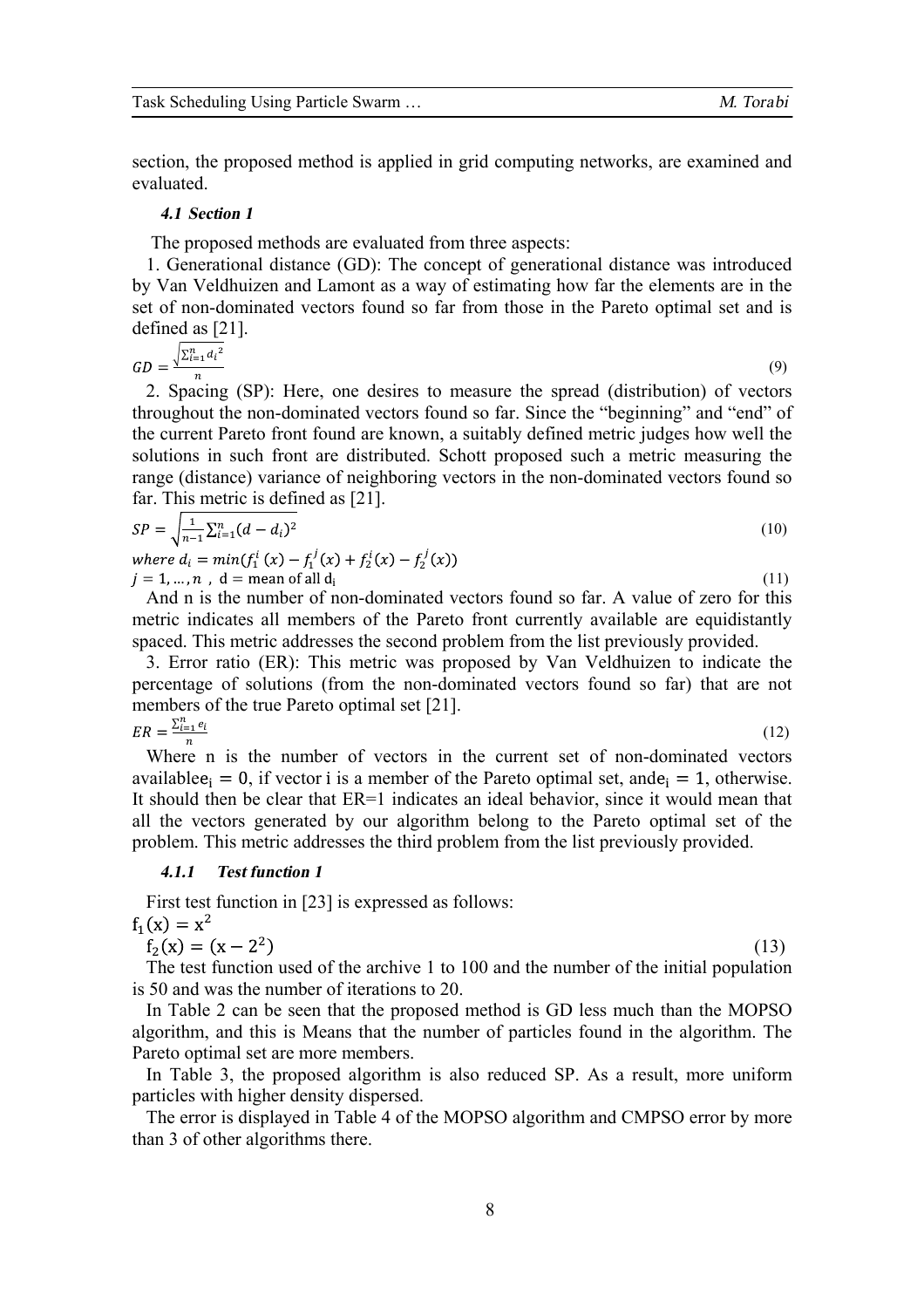| Table 2: Results of the GD metric for the first test function |              |              |               |               |               |  |  |
|---------------------------------------------------------------|--------------|--------------|---------------|---------------|---------------|--|--|
| GD                                                            | <b>MOPSO</b> | <b>CMPSO</b> | <b>MOPSO1</b> | <b>MOPSO2</b> | <b>MOPSO3</b> |  |  |
| <b>Best</b>                                                   | 0.2159       | 0.10925      | 0 1 1 4 2     | 0.090054      | 0.083412      |  |  |
| Worst                                                         | 0 3 2 7 4    | 0.62396      | 0.31341       | 0.20463       | 0.291         |  |  |
| Average                                                       | 0.250712     | 0.19627      | 0.18849       | 0.145853      | 0.190952      |  |  |
| Table 3: Results of the SP metric for the first test function |              |              |               |               |               |  |  |
| SP                                                            | <b>MOPSO</b> | <b>CMPSO</b> | <b>MOPSO1</b> | <b>MOPSO2</b> | <b>MOPSO3</b> |  |  |

| ◡           | www.     | <b>UNITO</b> | 111 V L V V L | 11 V I V V E | www.        |
|-------------|----------|--------------|---------------|--------------|-------------|
| <b>Best</b> | 0.096278 | 0 1 2 9 4 6  | 0 1 2 9 6 4   | 0.087337     | 0 0 9 1 2 9 |
| Worst       | 1 2454   | 0 3 7 1 0 4  | 0.87629       | 0.20392      | 0.19821     |
| Average     | 0.374938 | 0.294364     | 0.35284       | 0.141489     | 0.15518     |
|             |          |              |               |              |             |

| Table 4: Results of the ERROR metric for the first test function |              |              |           |                    |           |  |  |
|------------------------------------------------------------------|--------------|--------------|-----------|--------------------|-----------|--|--|
| <b>ERROR</b>                                                     | <b>MOPSO</b> | <b>CMPSO</b> | MOPSO1    | MOPSO <sub>2</sub> | MOPSO3    |  |  |
| <b>Best</b>                                                      | 0 0826       | 0.0826       | 0 0 7 4 1 | 0.0741             | 0.0741    |  |  |
| Worst                                                            | 0.1304       | 0.1304       | 0.115     | 0.1071             | 0 1 3 0 4 |  |  |
| Average                                                          | 0.11082      | 0.10834      | 0.09718   | 0.09566            | 0.10354   |  |  |

# *4.1.2 Test function 2*

The second test in [23] is expressed as follows:  $n-1$ 

$$
f_1(x) = \sum_{i=1}^{n} \left( -10 \exp\left(-0.2\sqrt{x_i^2 + x_{i+1}^2}\right) \right)
$$
  
\n
$$
f_2(x) = \sum_{i=1}^{n} (\left| x_i \right|^{0.8} + 5 \sin x_i^3)
$$
\n(14)

In the test 2 were considered the size of the archive 200 and the number of the initial population of 100 and the number of iterations of 200.

In evaluating the second test function in Table 5 seen two proposed algorithms have a mount GD less than the MOPSO algorithm and CMPSO and this means that the three algorithms Pareto optimal set is the number of particles found more members are. In Table 6, thee proposed algorithm is also SP less. As a result, more uniform particles with higher density dispersed.

Table 7 shows the percentage of error is shown that the MOPSO algorithm and CMPSO error by more than 3 of other algorithms there.

| Table 5: Results of the GD metric for the second test function |              |         |               |                    |               |  |  |
|----------------------------------------------------------------|--------------|---------|---------------|--------------------|---------------|--|--|
| GD                                                             | <b>MOPSO</b> | CMPSO   | <b>MOPSO1</b> | MOPSO <sub>2</sub> | <b>MOPSO3</b> |  |  |
| <b>Best</b>                                                    | 2.03851      | 2.5685  | 1 7619        | 1 82.74            | 1 7425        |  |  |
| Worst                                                          | 2.4601       | 2.0385  | 2.6521        | 2.3863             | 24771         |  |  |
| Average                                                        | 2.180802     | 2.26366 | 2.02984       | 2.101662           | 1.99306       |  |  |

| Table 6: Results of the SP metric for the second test function |              |          |               |                    |          |  |  |
|----------------------------------------------------------------|--------------|----------|---------------|--------------------|----------|--|--|
| <b>SP</b>                                                      | <b>MOPSO</b> | CMPSO    | <b>MOPSO1</b> | MOPSO <sub>2</sub> | MOPSO3   |  |  |
| <b>Best</b>                                                    | 0.045384     | 0.04189  | 0.02801       | 0 0 1 4 3 9 2      | 0.028383 |  |  |
| Worst                                                          | 0 2 3 1 7 4  | 0.13083  | 0.19154       | 0.16151            | 0.051085 |  |  |
| Average                                                        | 0.115702     | 0.073292 | 0.07101       | 0.07814            | 0.04226  |  |  |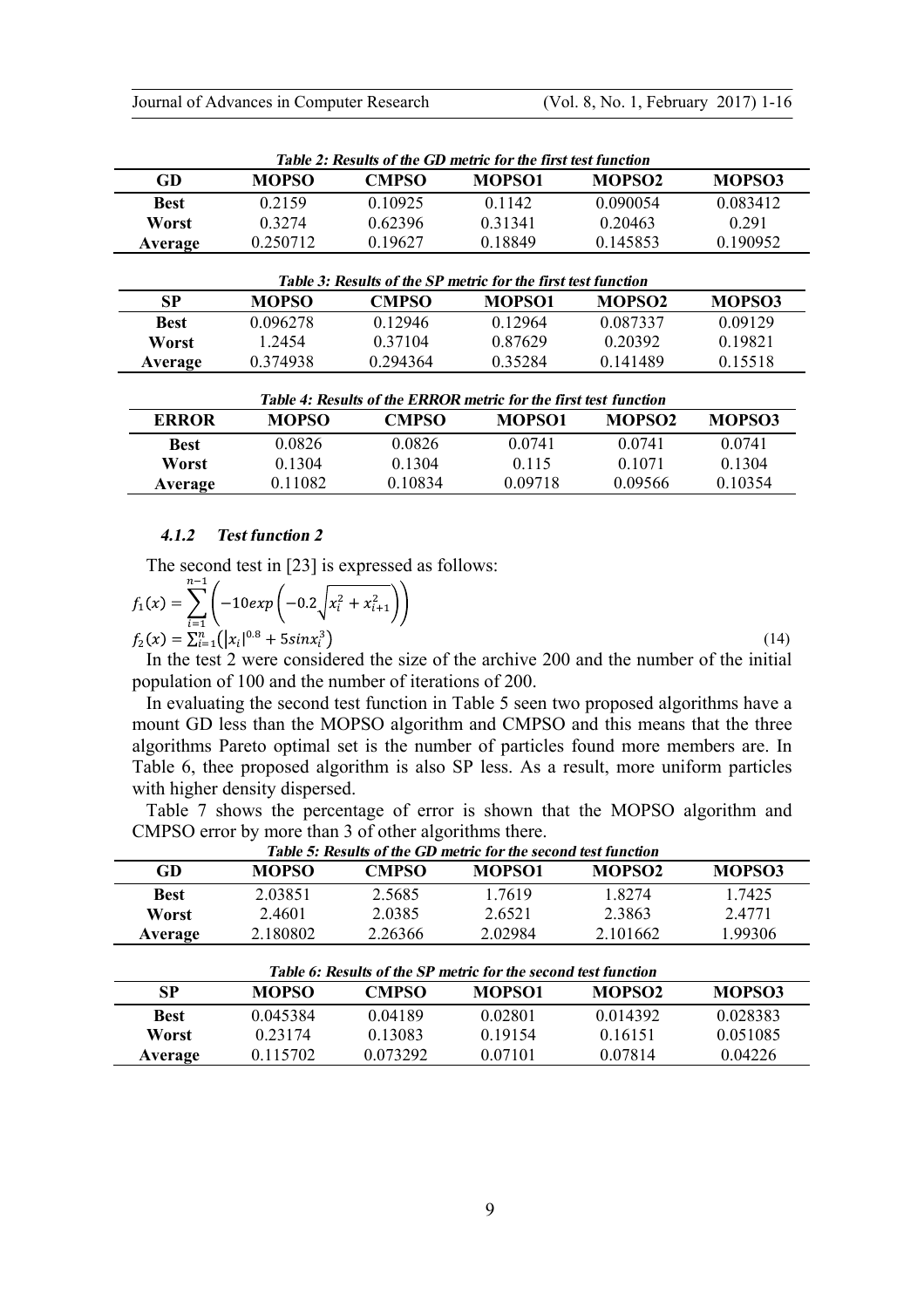| Table 7: Results of the ERROR metric for the second test function |              |         |               |                    |        |  |  |
|-------------------------------------------------------------------|--------------|---------|---------------|--------------------|--------|--|--|
| <b>ERROR</b>                                                      | <b>MOPSO</b> | CMPSO   | <b>MOPSO1</b> | MOPSO <sub>2</sub> | MOPSO3 |  |  |
| <b>Best</b>                                                       | 0.0395       | 0.0339  | 0.0366        | 0.0303             | 0.022  |  |  |
| Worst                                                             | 0.0769       | 0.1129  | 0.0926        | 0.0822             | 0.043  |  |  |
| Average                                                           | 0.06012      | 0.05918 | 0.05726       | 0 05332            | 0.0367 |  |  |

# *4.1.3 Test function 3*

The third test function [23] is expressed as follows:

$$
f1(x) = 1 - exp\left(-\sum \left(\frac{x-1}{\sqrt{n}}\right)^2\right)
$$
  

$$
f2(x) = 1 - exp\left(-\sum \left(\frac{x+1}{\sqrt{n}}\right)^2\right)
$$
 (15)

In the test 3 were considered the size of the archive 200 and the number of the initial population of 100 and the number of iterations of 200.

Table 8, is shown that the proposed method three is much GD less than the MOPSO algorithm and this is Means that the number of particles found in the three algorithms more members are set Pareto optimal.

In Table 9, the proposed algorithm is also reduced SP. As a result, particle dispersed more uniform with higher density.

In Table 10, is shown the error that the MOPSO algorithm and CMPSO, the error is greater than 3 other algorithms.

*Table 8: Results of the GD metric for the third test function* 

|              | гане о. Кемпь ог ше унглиенте пог ше шпи вы типеноп |          |               |                    |          |  |  |
|--------------|-----------------------------------------------------|----------|---------------|--------------------|----------|--|--|
| GD           | <b>MOPSO</b>                                        | CMPSO    | <b>MOPSO1</b> | MOPSO <sub>2</sub> | MOPSO3   |  |  |
| <b>Best</b>  | 0.047057                                            | 0.046153 | 0.03973       | 0 0 3 9 1 7 2      | 0.035626 |  |  |
| <b>Worst</b> | 0.054195                                            | 0.076365 | 0.055144      | 0.044375           | 0.041065 |  |  |
| Average      | 0.050508                                            | 0.055487 | 0 043991      | 0.042329           | 0.038362 |  |  |

| Table 9: Results of the SP metric for the third test function |              |              |               |                    |          |  |  |
|---------------------------------------------------------------|--------------|--------------|---------------|--------------------|----------|--|--|
| <b>SP</b>                                                     | <b>MOPSO</b> | <b>CMPSO</b> | <b>MOPSO1</b> | MOPSO <sub>2</sub> | MOPSO3   |  |  |
| <b>Best</b>                                                   | 0.096128     | 0.073575     | 0.082234      | 0 0 5 1 3 1 9      | 0.030568 |  |  |
| Worst                                                         | 0 1 1 2 2 4  | 0.11286      | 0.10116       | 0.090021           | 0.046101 |  |  |
| Average                                                       | 0 104914     | 0 100004     | 0.092765      | 0.068794           | 0.039237 |  |  |

| Table 10: Results of the ERROR metric for the third test function |              |        |               |                    |           |  |
|-------------------------------------------------------------------|--------------|--------|---------------|--------------------|-----------|--|
| <b>ERROR</b>                                                      | <b>MOPSO</b> | CMPSO  | <b>MOPSO1</b> | MOPSO <sub>2</sub> | MOPSO3    |  |
| <b>Best</b>                                                       | 0.0253       | 0.0238 | 0 0 2 2 9     | 0.0196             | 0.0182    |  |
| Worst                                                             | 0.0319       | 0.0476 | 0.0268        | 0.028              | 0 0 2 4 4 |  |
| Average                                                           | 0.02836      | 0.0316 | 0 02506       | 0.0245             | 0.02148   |  |

### *4.2 Section 2: implementation Improved particle swarm optimization algorithm*

In a scheduling problem with n task and m source, every particle has three features, location, cost and speed. The position of each particle is obtained regarding the resources and tasks. Length of the array is considered for the position the number of tasks in the task is learned. The content of each house of the array, which represents a number between 1 and m is the reference number assigned to complete the task. Figure 6 schema is shown an array to the problem of scheduling tasks.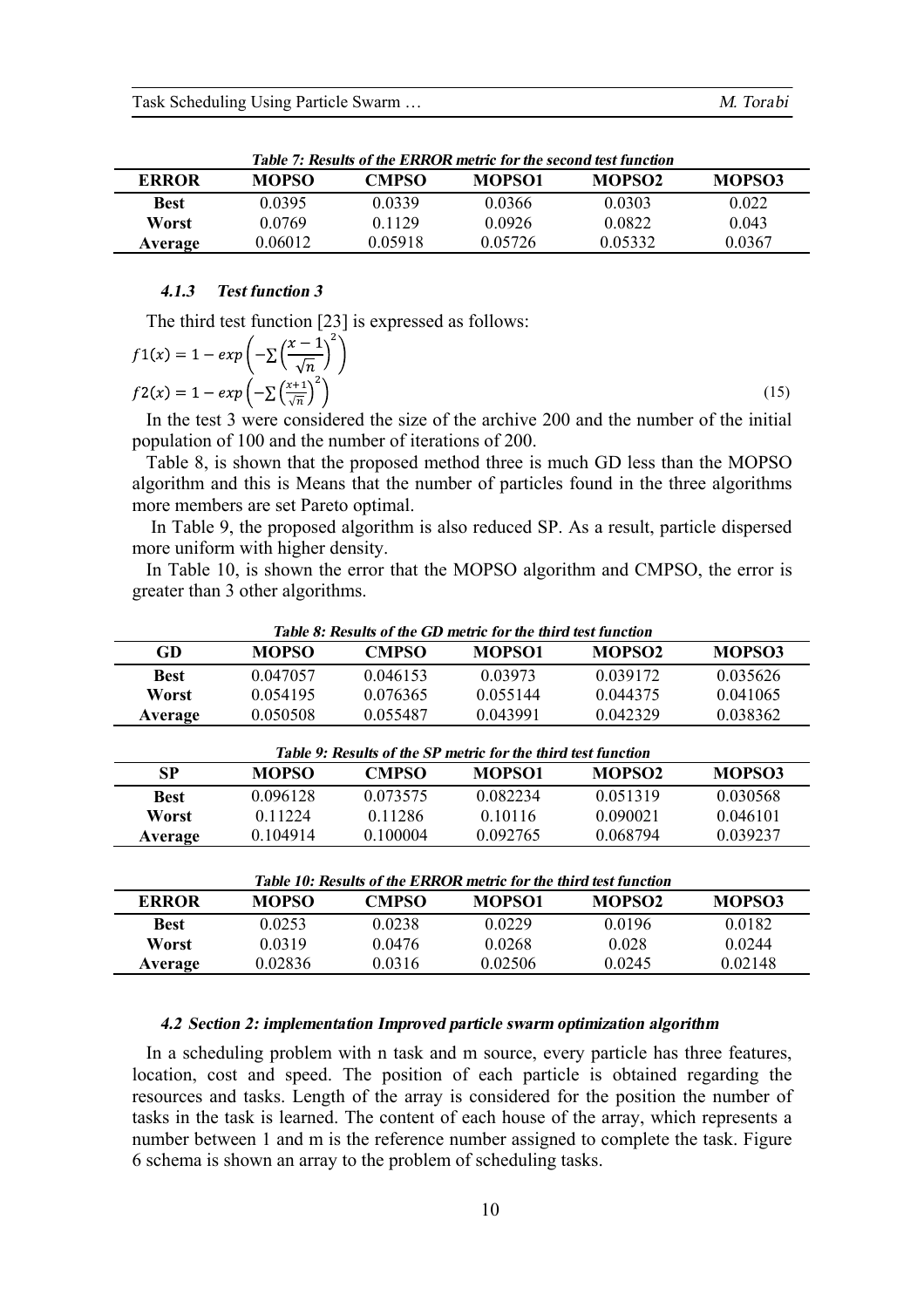|                                                |             |  |  |  | $T_{\rm A}$ $T_{\rm 7}$ |           |  |  |
|------------------------------------------------|-------------|--|--|--|-------------------------|-----------|--|--|
|                                                |             |  |  |  |                         | J J J J J |  |  |
|                                                | 51133415114 |  |  |  |                         |           |  |  |
| Figure 6: scheme an array for tasks scheduling |             |  |  |  |                         |           |  |  |

A Grid system with three objective Makespan, price and load balancing the target price Makespan and scheduling tasks, an important objective and Grid computing environment for users that are essential for economic and those resources are important. In addition to these two objectives, load balancing, it has many advantages, such as Reduce response time and increase productivity and system resources.

Detailed simulation data in Table 11 are presented.

| value           | parameter               |
|-----------------|-------------------------|
| 100             | Number of generations   |
|                 |                         |
| 40              | Number Guides           |
|                 |                         |
| $c1=1,c2=2$     | The value of c1, c2     |
|                 |                         |
| 0.2             | The value of w          |
| 500             | Number of tasks         |
|                 |                         |
| 50              | Number of sources       |
|                 |                         |
| $20-100$ (MI)   | The size range of tasks |
|                 |                         |
| $1-5$ (G\$/sec) | Price Range Resources   |
|                 |                         |
| $2-10$ (MI/sec) | CPU speed range         |
|                 |                         |
| 3 objectives    | Optimization objective  |

*Table 11: Parameter problem* 

In Figures 7 and 8, can be seen the simulation results of the proposed method and fuzzy method that the proposed method have more efficient and cost and makespan.



The method proposed by [33] compared the results in table (12, 13) states.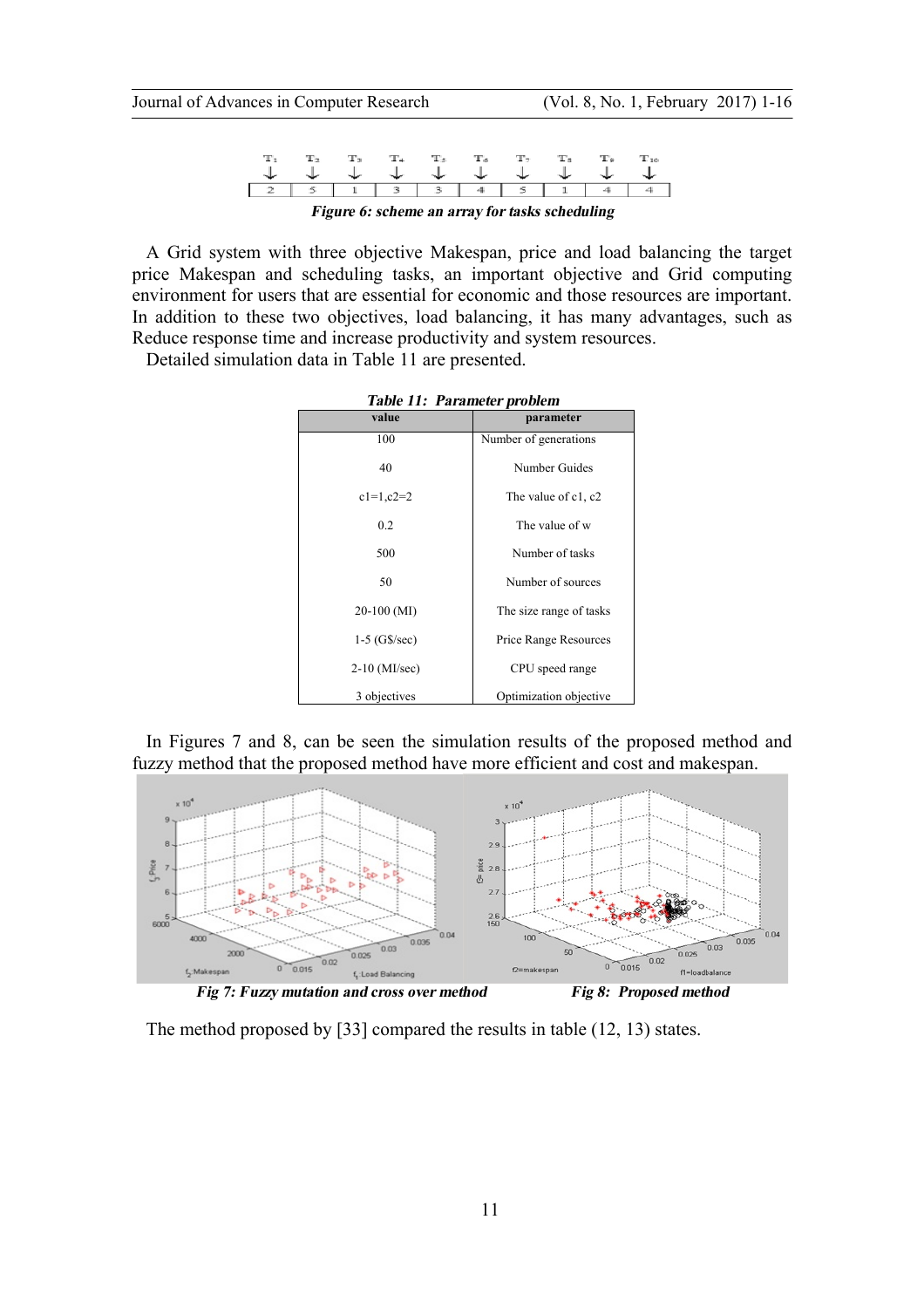| Best load balancing                                       |           |              | Best price                                                |           |              | Best Makspan                                              |              |              | Factors                             |
|-----------------------------------------------------------|-----------|--------------|-----------------------------------------------------------|-----------|--------------|-----------------------------------------------------------|--------------|--------------|-------------------------------------|
| The mean<br>square<br>deviation<br>of<br>productiv<br>ity | price     | makesp<br>an | The mean<br>square<br>deviation<br>of<br>productiv<br>ity | price     | makesp<br>an | The mean<br>square<br>deviation<br>of<br>productiv<br>ity | price        | makesp<br>an | method                              |
| 0.0186                                                    | 9032<br>3 | 798.89       | 0.0198                                                    | 4042<br>6 | 5498         | 0.0196                                                    | 101625       | 187.5        | Fuzzy<br>mutation<br>method<br>[33] |
| 0.0194                                                    | 2744<br>9 | 140.998      | 0.0278                                                    | 2370<br>4 | 38.25        | 0.0268                                                    | 26671.<br>08 | 38.25        | Proposed<br>method                  |

*Table 12: Pareto optimal solutions for fuzzy mutation method* 

| Best load                                          | Best price                                         |       |          | <b>Best Makespan</b>                               | Factors/ |          |                                                 |
|----------------------------------------------------|----------------------------------------------------|-------|----------|----------------------------------------------------|----------|----------|-------------------------------------------------|
| balancing                                          |                                                    |       |          |                                                    |          |          |                                                 |
| The mean<br>square<br>deviation of<br>productivity | The mean<br>square<br>deviation of<br>productivity | price | makespan | The mean<br>square<br>deviation of<br>productivity | price    | makespan | method                                          |
| 0.0191                                             | 0.0196                                             | 27565 | 3768     | 0.0192                                             | 65564    | 176      | Fuzzy                                           |
|                                                    |                                                    |       |          |                                                    |          |          | mutation<br>and cross<br>over<br>method[ $33$ ] |
| 0.0194                                             | 0.0278                                             | 23704 | 38.25    | 0.0268                                             | 26671.08 | 38.25    | Proposed<br>method                              |

*Table 13: Pareto optimal solutions for takeoff and method*

As the table (12, 13) we can see, the proposed method has Makespan price jumps fuzzy method have more efficient than the quality of the Pareto optimal solutions generated by the proposed method is better than the mutation fuzzy method.

We have three goals to balance the load charts, Max Penn and priced separately, we observed during the optimization. For comparison of M, Z, c3 various did simulations in accordance with Table (11). M number of good guides intended to select Ultimate Guide for each particle, Z number of bad guides intended to keep out the part of it is a guide. c3 is a constant value, which implies that each particle in the amount out there of bad Guides.

As previously mentioned, the proposed method has Makespan and optimal price than the rate of mutation and crossover fuzzy. According to the results in the form of fig (9) to (11) indicates the superiority of the proposed method is the value of  $M = 3$ . Although the diagram (10),  $M = 6$  has a more optimal solution, but our main objective improvement Makespan quantity and price. In this simulation, we consider the value of Z is equal to 2 and the value of w is equal to 0.2.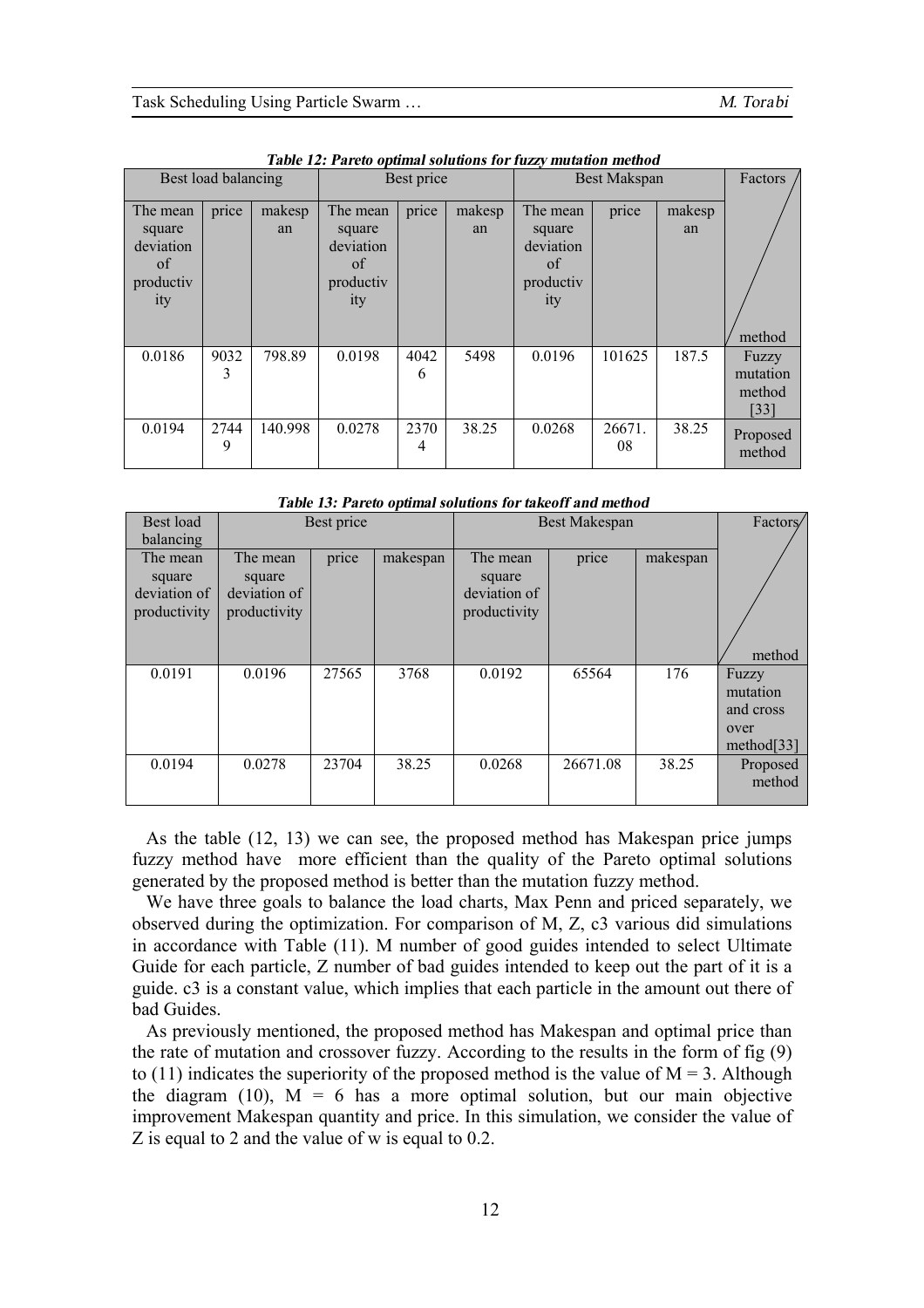The average price in the diagram  $(11)$ , M=3, while the first generation is contains price high amount, but over time it can be improved in the last generation.

According to the results in the form of (12) to (14) indicates the superiority of the proposed method is the value of  $Z = 2$ . In this simulation, considered as the previous test value of  $M = 3$ .

According to the results in the form of (15) to (17) indicates the superiority of the proposed method is much  $c3 = 0.8$ . In this simulation, the previous experiments, the amount of  $M = 3$  and  $Z=2$ .

Figure (16), although  $c3 = 0.2$  in the last generation, Contains amount more efficient makespan, but no have amount optimal load balancing and price.



Task scheduling using MOPSO with guide  $\mathbf{R}$ 25  $m = 1$  $\overline{20}$ teen 15  $m = 6$ 







*Fig (11). Diagram of mean the values price Fig (12). Diagram of mean the values load balancing*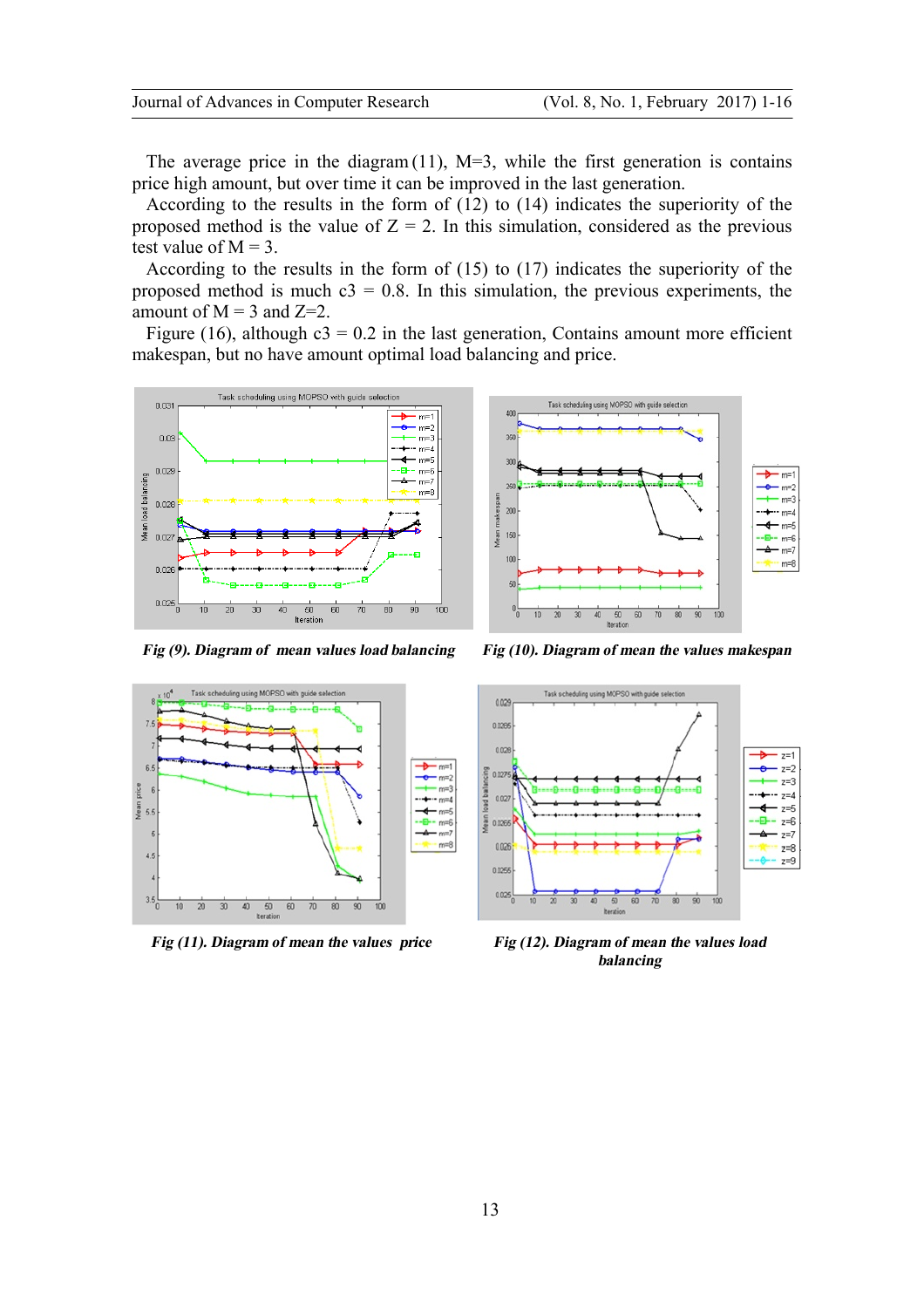

*Fig (13). Diagram of mean the values makespan*



*Fig (14). Diagram of mean the values price*



*Fig (15). Diagram of mean the values load balancing* 

*Fig (16). Diagram of mean the values makespan* 



*Fig (17). Diagram of mean the values price with different c3* 

# **5. Conclusions**

In this paper, we use the particle swarm optimization algorithm, with Changes in the selection and removal of the guide and the guide of use a technique to get away from the bad, to move away from Local extrema and more variety, to solve the problem planning work, we use market by leaps and Phase crossover [33] compared.

As the results of testing the quality of answers the proposed method have better price and Makespan.

The proposed algorithm performs better than the basic PSO method for multiobjective optimization. The results show that our approach is a viable alternative for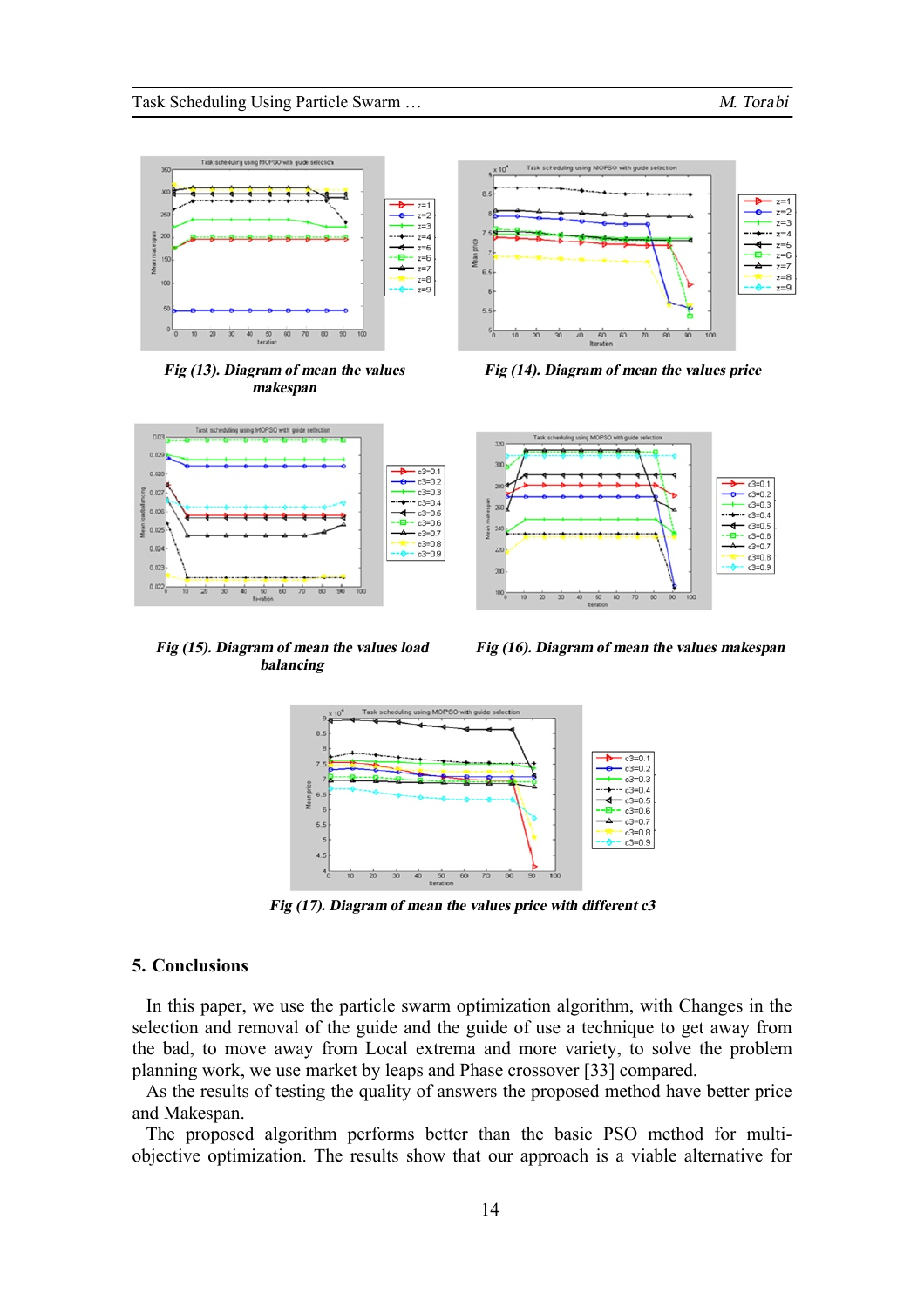solving multi-objective problems. Because having very competitive performance compared to the average of evolutionary algorithms for multiple days. In fact, proposed MOPSO are able to cover the complete Pareto front in using test functions.

In addition, the proposed method is accountable on issues to thirty dimensions, if the particle swarm algorithm is able to respond to ten. The proposed method on problems with up to ten dimensions than the PSO method gives a more optimal solution.

Also spread set of Pareto optimal solutions in uniform more and more- dense than the algorithms studied.

Finally, the future work would be more accurate to refer to an algorithm using parameters fuzzy and the parameters and select and remove the guide or the mutation rate fuzzy, will obtain the desired response on dynamic functions.

# **References**

- [1] H. Nezamabadi, M. rostami. 1385. Generalization of the algorithm GCBPSO ", Twelfth International Conference of Computer Engineering in iran, esfand, page 29-35.(in persian).
- [2] M. Sheibani, MR Meybodi. 1385. PSO-LA : A new model for optimization, Twelfth International Conference of Computer Engineering in iran, esfand, pages 1162-1169 (in persian)
- [3] Li, Y., Yang, Y., Ma, M., & Zhou, L. (2009). A hybrid load balancing strategy of sequential tasks for grid computing environments. Future Generation Computer Systems, 25(8), 819-828.
- [4] Brown, M., Fukui, K., & Trivedi, N. (2005). Introduction to grid computing. IBM, International Technical Support Organization.
- [5] Patni, J. C., Aswal, M. S., Pal, O. P., & Gupta, A. (2011, April). Load balancing strategies for grid computing. In Electronics Computer Technology (ICECT), 2011 3rd International Conference on (Vol. 3, pp. 239-243). IEEE.
- [6] Kalyanmoy, Deb.,"Multi-objective optimization", Search methodologies. Springer US, 403-449, 2014.
- [7] Coello Coello, C. A, Lechuga, M. S., "MOPSO: A proposal for multiple objective paper swarm optimization", In Evolutionary Computation, IEEE, 1051-1056, 2002.
- [8] Eberhart, R.C, Kennedy, J., "A new optimizer using paper swarm theory", In Proceedings of the sixth international symposium on micro machine and human science, 39-43, 1995.
- [9] Y. Li, Y. Yang, R. Zhu, A hybrid load balancing strategy of sequential tasks for computational grids, in: International Conference on Networking and Digital Society, IEEE, 2009.
- [10] M.I. Daoud, N. Kharma, A high performance algorithm for static task scheduling in heterogeneous distributed computing systems, J. Parallel Distrib.Comput. 68 (4) (2008) 399–409 (ELS).
- [11] S. Kardani-Moghaddam, F. Khodadadi, R. Entezari-Maleki, A. Movaghar, A hybrid genetic algorithm and variable neighborhood search for task scheduling problem in grid environment, in: International Workshop on Information and Electronics Engineering, IWIEE, Procedia Engineering 29, 2012,pp. 3808–3814
- [12] R. Buyya, J. Giddy, D. Abramson, An evaluation of economy-based resource trading and scheduling on computational power grids for parameter sweep applications, in: Proceedings of the 2nd International Workshop on Active Middleware Services (AMS 2000), August 1, 2000, Kluwer Academic Press, Pittsburgh, USA, 2000.
- [13] F.A. Omara, M.M. Arafa, Genetic algorithms for task scheduling problem, J. Parallel Distrib. Comput. 70 (1) (2010) 13–22 (ELS).
- [14] J. Ma, Lanzhou, A novel heuristic genetic load balancing algorithm in grid computing, in: Second International Conference on Intelligent Human–Machine Systems and Cybernetics, 2010